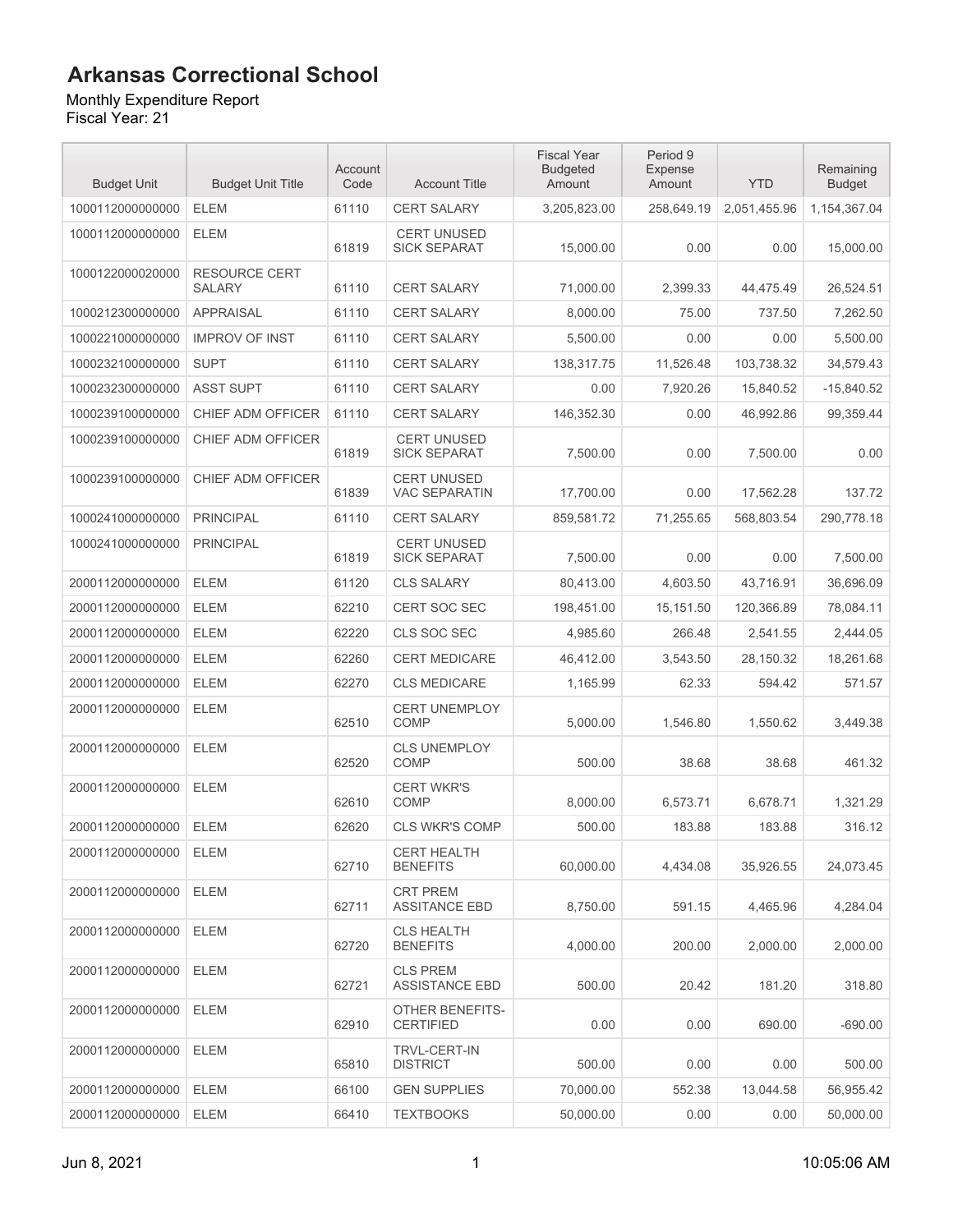### Monthly Expenditure Report

| <b>Budget Unit</b> | <b>Budget Unit Title</b>              | Account<br>Code | <b>Account Title</b>                    | <b>Fiscal Year</b><br><b>Budgeted</b><br>Amount | Period 9<br>Expense<br>Amount | <b>YTD</b> | Remaining<br><b>Budget</b> |
|--------------------|---------------------------------------|-----------------|-----------------------------------------|-------------------------------------------------|-------------------------------|------------|----------------------------|
| 2000122000020000   | <b>RESOURCE CERT</b><br><b>SALARY</b> | 62210           | <b>CERT SOC SEC</b>                     | 4,500.00                                        | 131.99                        | 2,581.74   | 1,918.26                   |
| 2000122000020000   | <b>RESOURCE CERT</b><br><b>SALARY</b> | 62260           | <b>CERT MEDICARE</b>                    | 1,035.00                                        | 30.87                         | 603.83     | 431.17                     |
| 2000122000020000   | <b>RESOURCE CERT</b><br><b>SALARY</b> | 62510           | <b>CERT UNEMPLOY</b><br><b>COMP</b>     | 400.00                                          | 15.00                         | 15.00      | 385.00                     |
| 2000122000020000   | RESOURCE CERT<br><b>SALARY</b>        | 62610           | <b>CERT WKR'S</b><br><b>COMP</b>        | 300.00                                          | 137.91                        | 137.91     | 162.09                     |
| 2000122000020000   | <b>RESOURCE CERT</b><br><b>SALARY</b> | 62710           | <b>CERT HEALTH</b><br><b>BENEFITS</b>   | 2,000.00                                        | 50.00                         | 900.00     | 1,100.00                   |
| 2000122000020000   | <b>RESOURCE CERT</b><br><b>SALARY</b> | 62711           | <b>CRT PREM</b><br><b>ASSITANCE EBD</b> | 500.00                                          | 5.10                          | 63.14      | 436.86                     |
| 2000122000020000   | <b>RESOURCE CERT</b><br><b>SALARY</b> | 63230           | PROF-ED-<br><b>CONSULTING</b>           | 4,000.00                                        | 0.00                          | 0.00       | 4,000.00                   |
| 2000122000020000   | <b>RESOURCE CERT</b><br><b>SALARY</b> | 65810           | <b>TRVL-CERT-IN</b><br><b>DISTRICT</b>  | 300.00                                          | 0.00                          | 0.00       | 300.00                     |
| 2000122000020000   | <b>RESOURCE CERT</b><br><b>SALARY</b> | 66100           | <b>GEN SUPPLIES</b>                     | 1,000.00                                        | 0.00                          | 0.00       | 1,000.00                   |
| 2000122000020000   | <b>RESOURCE CERT</b><br><b>SALARY</b> | 66510           | <b>SOFTWARE</b><br><b>SUPPLIES</b>      | 1,000.00                                        | 0.00                          | 0.00       | 1,000.00                   |
| 2000212300000000   | <b>APPRAISAL</b>                      | 61120           | <b>CLS SALARY</b>                       | 8,000.00                                        | 0.00                          | 1,831.25   | 6,168.75                   |
| 2000212300000000   | <b>APPRAISAL</b>                      | 62210           | <b>CERT SOC SEC</b>                     | 500.00                                          | 4.65                          | 45.73      | 454.27                     |
| 2000212300000000   | <b>APPRAISAL</b>                      | 62220           | CLS SOC SEC                             | 500.00                                          | 0.00                          | 113.55     | 386.45                     |
| 2000212300000000   | <b>APPRAISAL</b>                      | 62260           | <b>CERT MEDICARE</b>                    | 100.00                                          | 1.09                          | 10.70      | 89.30                      |
| 2000212300000000   | <b>APPRAISAL</b>                      | 62270           | <b>CLS MEDICARE</b>                     | 200.00                                          | 0.00                          | 26.55      | 173.45                     |
| 2000212300000000   | <b>APPRAISAL</b>                      | 62510           | <b>CERT UNEMPLOY</b><br><b>COMP</b>     | 120.00                                          | 1.73                          | 3.46       | 116.54                     |
| 2000212300000000   | <b>APPRAISAL</b>                      | 62520           | <b>CLS UNEMPLOY</b><br><b>COMP</b>      | 200.00                                          | 0.64                          | 5.50       | 194.50                     |
| 2000212300000000   | <b>APPRAISAL</b>                      | 62610           | <b>CERT WKR'S</b><br><b>COMP</b>        | 100.00                                          | 45.97                         | 46.24      | 53.76                      |
| 2000212300000000   | APPRAISAL                             | 62620           | <b>CLS WKR'S COMP</b>                   | 200.00                                          | 91.94                         | 91.94      | 108.06                     |
| 2000212300000000   | <b>APPRAISAL</b>                      | 63210           | <b>INSTRUCT SVS</b><br>PROF & TECH      | 175,000.00                                      | 1,636.00                      | 16,440.00  | 158,560.00                 |
| 2000212300000000   | <b>APPRAISAL</b>                      | 66100           | <b>GEN SUPPLIES</b>                     | 90,000.00                                       | 812.35                        | 812.35     | 89,187.65                  |
| 2000221000000000   | <b>IMPR OF</b><br><b>INSTRUCTION</b>  | 62210           | <b>CERT SOC SEC</b>                     | 400.00                                          | 0.00                          | 0.00       | 400.00                     |
| 2000221000000000   | <b>IMPR OF</b><br><b>INSTRUCTION</b>  | 62260           | <b>CERT MEDICARE</b>                    | 200.00                                          | 0.00                          | 0.00       | 200.00                     |
| 2000221300000000   | <b>INSTR STAFF TRNG</b>               | 63310           | <b>INSTR STAFF</b><br><b>TRNG CERT</b>  | 40.000.00                                       | 329.44                        | 10,551.87  | 29,448.13                  |
| 2000221300000000   | <b>INSTR STAFF TRNG</b>               | 63320           | <b>CLASSIFIED</b>                       | 3,000.00                                        | 60.00                         | 60.00      | 2,940.00                   |
| 2000221300000000   | <b>INSTR STAFF TRNG</b>               | 65810           | TRVL-CERT-IN<br><b>DISTRICT</b>         | 3,000.00                                        | 0.00                          | 1,532.16   | 1,467.84                   |
| 2000221300000000   | <b>INSTR STAFF TRNG</b>               | 65850           | <b>TRVL CERT OUT</b>                    | 6,000.00                                        | 0.00                          | 0.00       | 6,000.00                   |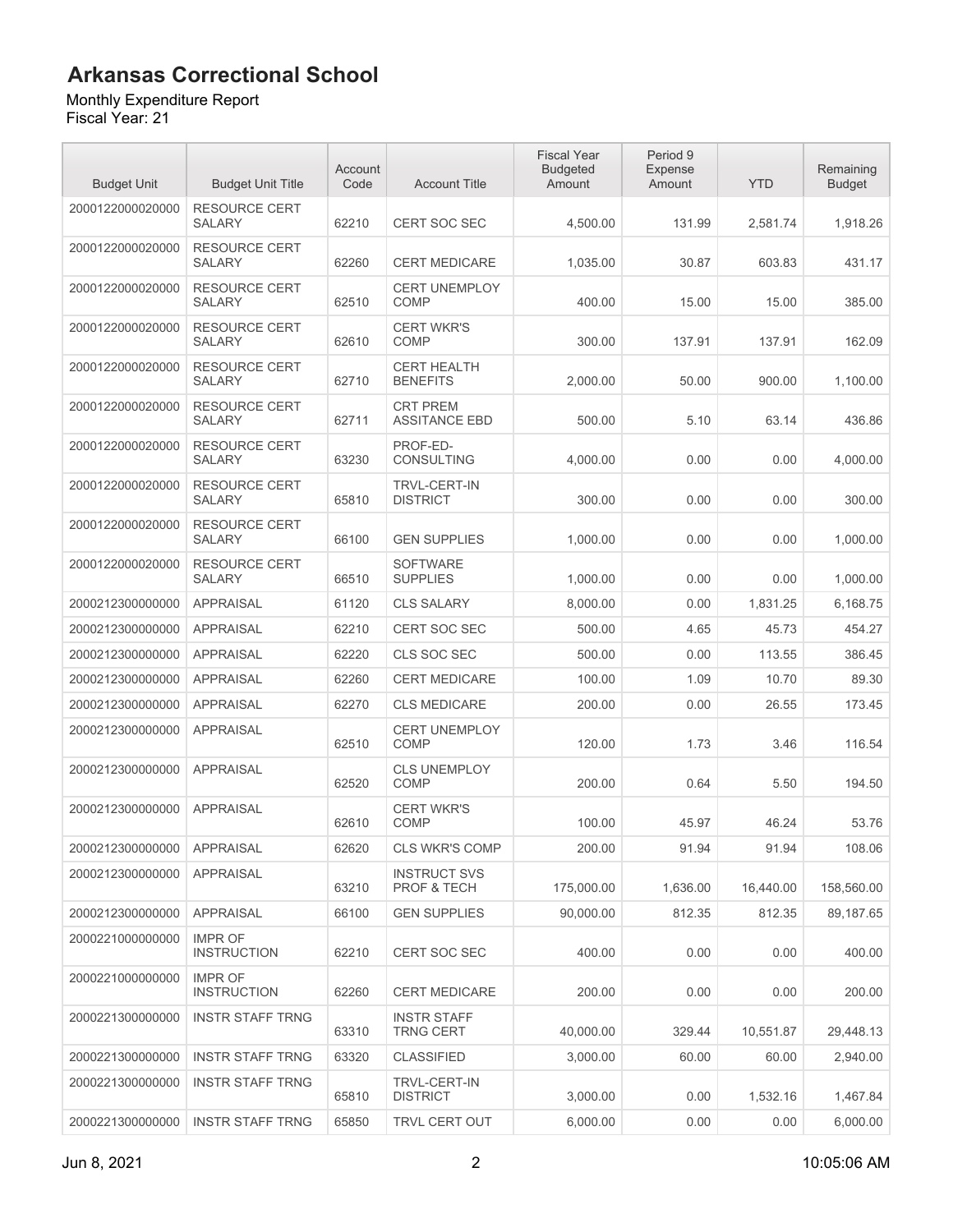### Monthly Expenditure Report

| <b>Budget Unit</b> | <b>Budget Unit Title</b> | Account<br>Code | <b>Account Title</b>                      | <b>Fiscal Year</b><br><b>Budgeted</b><br>Amount | Period 9<br><b>Expense</b><br>Amount | <b>YTD</b> | Remaining<br><b>Budget</b> |
|--------------------|--------------------------|-----------------|-------------------------------------------|-------------------------------------------------|--------------------------------------|------------|----------------------------|
|                    |                          |                 | <b>STATE</b>                              |                                                 |                                      |            |                            |
| 2000221300000000   | <b>INSTR STAFF TRNG</b>  | 65880           | <b>MEALS</b>                              | 7,000.00                                        | 0.00                                 | 0.00       | 7,000.00                   |
| 2000221300000000   | <b>INSTR STAFF TRNG</b>  | 65890           | <b>LODGING</b>                            | 18,000.00                                       | 0.00                                 | 390.92     | 17,609.08                  |
| 2000223000000000   | <b>INSTR TECHN</b>       | 63550           | <b>SOFTWARE</b><br><b>LICENSE</b>         | 1,000.00                                        | 0.00                                 | 715.00     | 285.00                     |
| 2000223000000000   | <b>INSTR TECHN</b>       | 63900           | <b>OTHER PURC</b><br><b>PROF/TECH SVS</b> | 40,000.00                                       | 0.00                                 | 0.00       | 40,000.00                  |
| 2000223000000000   | <b>INSTR TECHN</b>       | 64320           | <b>TECH REPAIRS &amp;</b><br><b>MAIN</b>  | 1,000.00                                        | 0.00                                 | 75.94      | 924.06                     |
| 2000223000000000   | <b>INSTR TECHN</b>       | 66500           | <b>TECHN SUPPLIES</b>                     | 10,000.00                                       | 109.98                               | 164.97     | 9,835.03                   |
| 2000223000000000   | <b>INSTR TECHN</b>       | 66510           | <b>SOFTWARE</b><br><b>SUPPLIES</b>        | 150,000.00                                      | 0.00                                 | 87,490.00  | 62,510.00                  |
| 2000223000000000   | <b>INSTR TECHN</b>       | 66520           | <b>OTHER</b>                              | 0.00                                            | 0.00                                 | 1,260.92   | $-1,260.92$                |
| 2000223000000000   | <b>INSTR TECHN</b>       | 66527           | <b>LOW VALUE</b><br><b>EQUIPMENT</b>      | 30,000.00                                       | 0.00                                 | 4,179.99   | 25,820.01                  |
| 2000223000000000   | <b>INSTR TECHN</b>       | 67390           | <b>OTHER</b><br><b>EQUIPMENT</b>          | 30,000.00                                       | 0.00                                 | 0.00       | 30,000.00                  |
| 2000231700000000   | <b>AUDITING SERVICES</b> | 63431           | <b>FINANCIAL</b><br><b>AUDITS</b>         | 0.00                                            | 0.00                                 | 3,250.00   | $-3,250.00$                |
| 2000232100000000   | <b>SUPT</b>              | 61120           | <b>CLS SALARY</b>                         | 45,000.00                                       | 3,616.33                             | 10,848.99  | 34,151.01                  |
| 2000232100000000   | <b>SUPT</b>              | 62210           | <b>CERT SOC SEC</b>                       | 8,537.40                                        | 700.02                               | 6,308.04   | 2,229.36                   |
| 2000232100000000   | <b>SUPT</b>              | 62220           | CLS SOC SEC                               | 2,800.00                                        | 208.91                               | 626.73     | 2,173.27                   |
| 2000232100000000   | <b>SUPT</b>              | 62260           | <b>CERT MEDICARE</b>                      | 2,005.61                                        | 163.72                               | 1,475.28   | 530.33                     |
| 2000232100000000   | <b>SUPT</b>              | 62270           | <b>CLS MEDICARE</b>                       | 700.00                                          | 48.86                                | 146.58     | 553.42                     |
| 2000232100000000   | <b>SUPT</b>              | 62510           | <b>CERT UNEMPLOY</b><br><b>COMP</b>       | 200.00                                          | 30.00                                | 30.00      | 170.00                     |
| 2000232100000000   | <b>SUPT</b>              | 62520           | <b>CLS UNEMPLOY</b><br><b>COMP</b>        | 200.00                                          | 30.00                                | 30.00      | 170.00                     |
| 2000232100000000   | <b>SUPT</b>              | 62610           | <b>CERT WKR'S</b><br><b>COMP</b>          | 300.00                                          | 275.82                               | 275.82     | 24.18                      |
| 2000232100000000   | <b>SUPT</b>              | 62620           | <b>CLS WKR'S COMP</b>                     | 200.00                                          | 91.94                                | 91.94      | 108.06                     |
| 2000232100000000   | <b>SUPT</b>              | 62710           | <b>CERT HEALTH</b><br><b>BENEFITS</b>     | 1,200.00                                        | 100.00                               | 900.00     | 300.00                     |
| 2000232100000000   | <b>SUPT</b>              | 62711           | <b>CRT PREM</b><br><b>ASSITANCE EBD</b>   | 300.00                                          | 8.30                                 | 65.10      | 234.90                     |
| 2000232100000000   | <b>SUPT</b>              | 62720           | <b>CLS HEALTH</b><br><b>BENEFITS</b>      | 1.200.00                                        | 100.00                               | 300.00     | 900.00                     |
| 2000232100000000   | <b>SUPT</b>              | 62721           | <b>CLS PREM</b><br><b>ASSISTANCE EBD</b>  | 300.00                                          | 8.30                                 | 24.90      | 275.10                     |
| 2000232100000000   | <b>SUPT</b>              | 62910           | OTHER BENEFITS-<br><b>CERTIFIED</b>       | 0.00                                            | 0.00                                 | 30.00      | $-30.00$                   |
| 2000232100000000   | <b>SUPT</b>              | 63441           | LEGAL-LIT                                 | 3,000.00                                        | 0.00                                 | 0.00       | 3,000.00                   |
| 2000232100000000   | <b>SUPT</b>              | 63445           | LEGAL-RES&OPIN                            | 5,000.00                                        | 45.00                                | 720.00     | 4,280.00                   |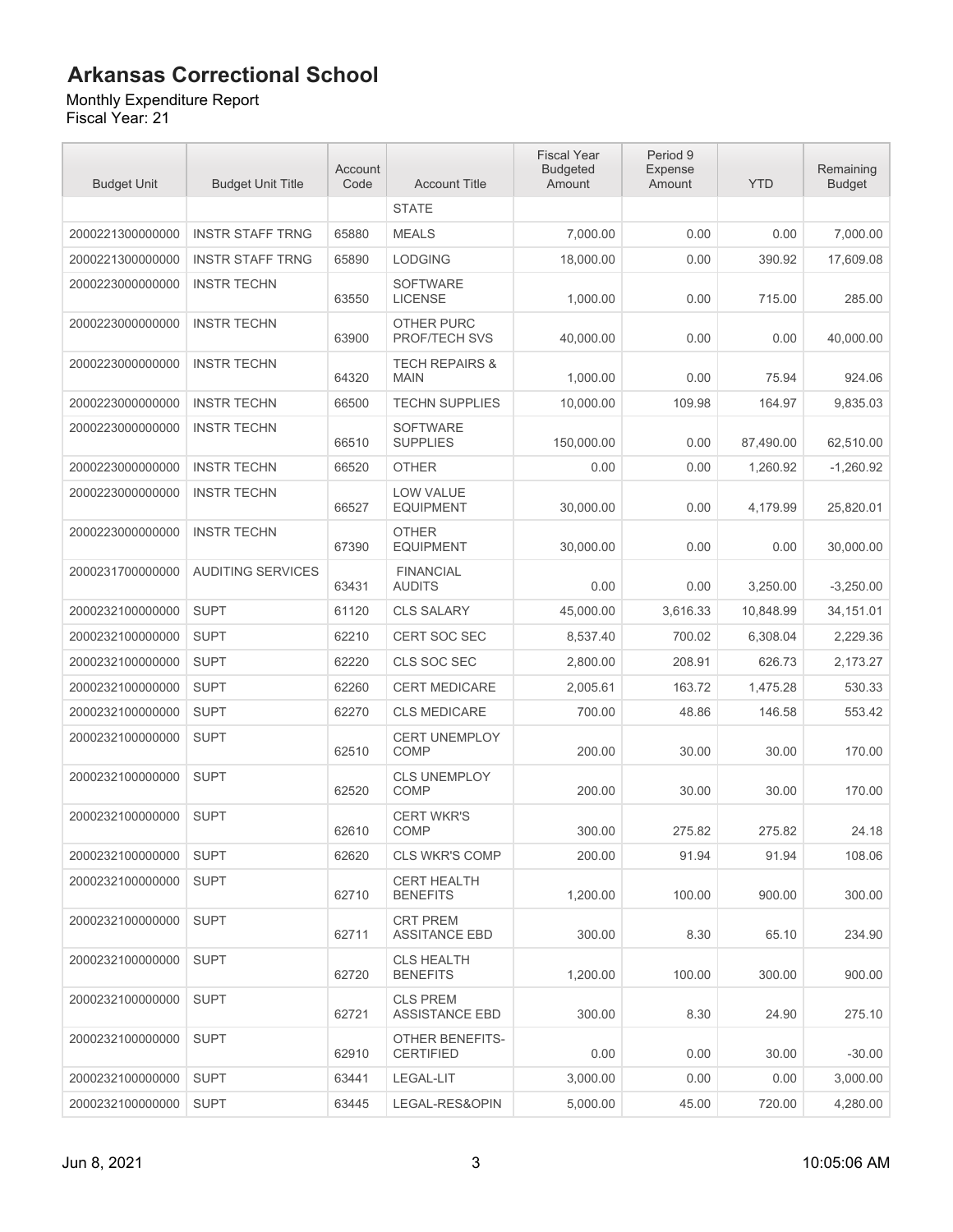Monthly Expenditure Report Fiscal Year: 21

| <b>Budget Unit</b> | <b>Budget Unit Title</b> | Account<br>Code | <b>Account Title</b>                         | <b>Fiscal Year</b><br><b>Budgeted</b><br>Amount | Period 9<br><b>Expense</b><br>Amount | <b>YTD</b> | Remaining<br><b>Budget</b> |
|--------------------|--------------------------|-----------------|----------------------------------------------|-------------------------------------------------|--------------------------------------|------------|----------------------------|
| 2000232100000000   | <b>SUPT</b>              | 63511           | <b>DOCUMENT</b><br><b>SHREDDING</b>          | 0.00                                            | 0.00                                 | 596.72     | $-596.72$                  |
| 2000232100000000   | <b>SUPT</b>              | 63900           | <b>OTHER PURC</b><br>PROF/TECH SVS           | 30,000.00                                       | 35.00                                | 35.00      | 29,965.00                  |
| 2000232100000000   | <b>SUPT</b>              | 63901           | <b>RESEARCH</b>                              | 0.00                                            | 0.00                                 | 84,045.00  | $-84,045.00$               |
| 2000232100000000   | <b>SUPT</b>              | 64310           | NON-TECH<br><b>REPAIR &amp; MAINT</b>        | 0.00                                            | 308.87                               | 2,975.27   | $-2,975.27$                |
| 2000232100000000   | <b>SUPT</b>              | 64420           | <b>RENTAL EQUIP &amp;</b><br><b>VEHICLES</b> | 4,000.00                                        | 169.40                               | 1,842.50   | 2,157.50                   |
| 2000232100000000   | <b>SUPT</b>              | 65210           | <b>PROPERTY</b><br><b>INSURANCE</b>          | 5,000.00                                        | 0.00                                 | 4,133.17   | 866.83                     |
| 2000232100000000   | <b>SUPT</b>              | 65240           | <b>FLEET</b><br><b>INSURANCE</b>             | 15,000.00                                       | 0.00                                 | 11,112.00  | 3,888.00                   |
| 2000232100000000   | <b>SUPT</b>              | 65290           | <b>OTHER</b><br><b>INSURANCE</b>             | 500.00                                          | 0.00                                 | 275.00     | 225.00                     |
| 2000232100000000   | <b>SUPT</b>              | 65310           | <b>TELEPHONE</b>                             | 15,000.00                                       | 546.79                               | 4,917.72   | 10,082.28                  |
| 2000232100000000   | <b>SUPT</b>              | 65311           | <b>EMAIL PYMNT</b>                           | 15,000.00                                       | 1,467.87                             | 11,596.61  | 3,403.39                   |
| 2000232100000000   | <b>SUPT</b>              | 65320           | <b>POSTAGE</b>                               | 1,500.00                                        | 0.00                                 | 181.10     | 1,318.90                   |
| 2000232100000000   | <b>SUPT</b>              | 65400           | <b>ADVERTISING</b>                           | 1,500.00                                        | 0.00                                 | 0.00       | 1,500.00                   |
| 2000232100000000   | <b>SUPT</b>              | 65500           | <b>PRINTING &amp;</b><br><b>BINDING</b>      | 2,000.00                                        | 0.00                                 | 0.00       | 2,000.00                   |
| 2000232100000000   | <b>SUPT</b>              | 65810           | <b>TRVL-CERT-IN</b><br><b>DISTRICT</b>       | 1,000.00                                        | 0.00                                 | 0.00       | 1,000.00                   |
| 2000232100000000   | <b>SUPT</b>              | 65880           | <b>MEALS</b>                                 | 500.00                                          | 0.00                                 | 14.00      | 486.00                     |
| 2000232100000000   | <b>SUPT</b>              | 65890           | <b>LODGING</b>                               | 600.00                                          | 0.00                                 | 108.96     | 491.04                     |
| 2000232100000000   | <b>SUPT</b>              | 66100           | <b>GEN SUPPLIES</b>                          | 8,000.00                                        | 1,476.91                             | 7,552.47   | 447.53                     |
| 2000232100000000   | <b>SUPT</b>              | 66220           | <b>ELECTRICITY</b>                           | 15,000.00                                       | 931.06                               | 6,104.84   | 8,895.16                   |
| 2000232100000000   | <b>SUPT</b>              | 66430           | <b>PERIODICALS</b>                           | 500.00                                          | 400.00                               | 400.00     | 100.00                     |
| 2000232100000000   | <b>SUPT</b>              | 67390           | <b>OTHER</b><br><b>EQUIPMENT</b>             | 5,000.00                                        | 0.00                                 | 0.00       | 5,000.00                   |
| 2000232100000000   | <b>SUPT</b>              | 68100           | <b>DUES AND FEES</b>                         | 1,500.00                                        | 140.00                               | 159.50     | 1,340.50                   |
| 2000232100000000   | <b>SUPT</b>              | 68117           | <b>ASBA DUES/FEES</b>                        | 0.00                                            | 0.00                                 | 400.00     | $-400.00$                  |
| 2000232300000000   | <b>DEPUTY SUPT</b>       | 62210           | CERT SOC SEC                                 | 0.00                                            | 461.97                               | 927.45     | $-927.45$                  |
| 2000232300000000   | <b>DEPUTY SUPT</b>       | 62260           | <b>CERT MEDICARE</b>                         | 0.00                                            | 108.04                               | 216.90     | $-216.90$                  |
| 2000232300000000   | DEPUTY SUPT              | 62510           | CERT UNEMPLOY<br><b>COMP</b>                 | 0.00                                            | 30.00                                | 30.00      | $-30.00$                   |
| 2000232300000000   | <b>DEPUTY SUPT</b>       | 62710           | <b>CERT HEALTH</b><br><b>BENEFITS</b>        | 0.00                                            | 100.00                               | 200.00     | $-200.00$                  |
| 2000232300000000   | <b>DEPUTY SUPT</b>       | 62711           | <b>CRT PREM</b><br><b>ASSITANCE EBD</b>      | 0.00                                            | 30.26                                | 60.52      | $-60.52$                   |
| 2000232300000000   | <b>DEPUTY SUPT</b>       | 66100           | <b>GEN SUPPLIES</b>                          | 0.00                                            | 277.19                               | 277.19     | $-277.19$                  |
| 2000239100000000   | CHIEF ADM OFFI           | 62210           | CERT SOC SEC                                 | 8,537.17                                        | 0.00                                 | 4,107.52   | 4,429.65                   |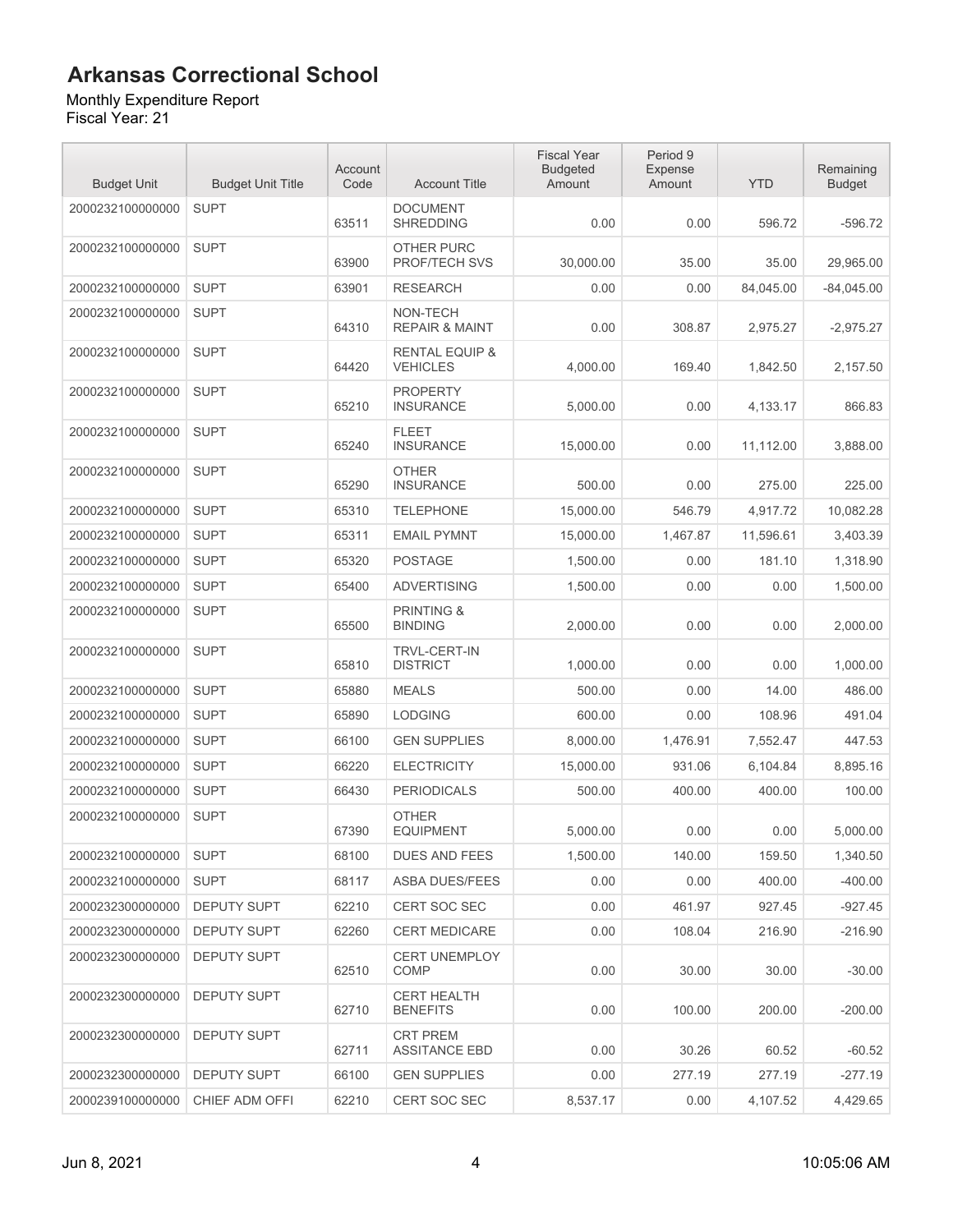#### Monthly Expenditure Report

| <b>Budget Unit</b> | <b>Budget Unit Title</b> | Account<br>Code | <b>Account Title</b>                         | <b>Fiscal Year</b><br><b>Budgeted</b><br>Amount | Period 9<br><b>Expense</b><br>Amount | <b>YTD</b> | Remaining<br><b>Budget</b> |
|--------------------|--------------------------|-----------------|----------------------------------------------|-------------------------------------------------|--------------------------------------|------------|----------------------------|
| 2000239100000000   | CHIEF ADM OFFI           | 62260           | <b>CERT MEDICARE</b>                         | 2,122.11                                        | 0.00                                 | 1,044.34   | 1,077.77                   |
| 2000239100000000   | CHIEF ADM OFFI           | 62510           | <b>CERT UNEMPLOY</b><br><b>COMP</b>          | 200.00                                          | 0.00                                 | 0.00       | 200.00                     |
| 2000239100000000   | CHIEF ADM OFFI           | 62610           | <b>CERT WKR'S</b><br><b>COMP</b>             | 300.00                                          | 0.00                                 | 0.00       | 300.00                     |
| 2000239100000000   | CHIEF ADM OFFI           | 65810           | <b>TRVL-CERT-IN</b><br><b>DISTRICT</b>       | 1,000.00                                        | 0.00                                 | 0.00       | 1,000.00                   |
| 2000239100000000   | CHIEF ADM OFFI           | 65880           | <b>MEALS</b>                                 | 500.00                                          | 0.00                                 | 0.00       | 500.00                     |
| 2000239100000000   | CHIEF ADM OFFI           | 65890           | <b>LODGING</b>                               | 800.00                                          | 0.00                                 | 0.00       | 800.00                     |
| 2000239100000000   | CHIEF ADM OFFI           | 66100           | <b>GEN SUPPLIES</b>                          | 3,000.00                                        | 0.00                                 | 0.00       | 3,000.00                   |
| 2000239100000000   | CHIEF ADM OFFI           | 67320           | <b>VEHICLES</b>                              | 25,000.00                                       | 0.00                                 | 0.00       | 25,000.00                  |
| 2000239100000000   | CHIEF ADM OFFI           | 68100           | <b>DUES AND FEES</b>                         | 500.00                                          | 0.00                                 | 0.00       | 500.00                     |
| 2000241000000000   | <b>PRINCIPAL</b>         | 61120           | <b>CLS SALARY</b>                            | 52,146.00                                       | 4,345.50                             | 39,109.50  | 13,036.50                  |
| 2000241000000000   | <b>PRINCIPAL</b>         | 62210           | <b>CERT SOC SEC</b>                          | 53,294.08                                       | 4,140.28                             | 32,899.71  | 20,394.37                  |
| 2000241000000000   | <b>PRINCIPAL</b>         | 62220           | CLS SOC SEC                                  | 3,233.05                                        | 241.91                               | 2,179.77   | 1,053.28                   |
| 2000241000000000   | <b>PRINCIPAL</b>         | 62260           | <b>CERT MEDICARE</b>                         | 12,463.94                                       | 968.29                               | 7,694.28   | 4,769.66                   |
| 2000241000000000   | <b>PRINCIPAL</b>         | 62270           | <b>CLS MEDICARE</b>                          | 755.12                                          | 56.58                                | 509.80     | 245.32                     |
| 2000241000000000   | <b>PRINCIPAL</b>         | 62510           | CERT UNEMPLOY<br><b>COMP</b>                 | 1,000.00                                        | 330.00                               | 330.00     | 670.00                     |
| 2000241000000000   | <b>PRINCIPAL</b>         | 62520           | <b>CLS UNEMPLOY</b><br>COMP                  | 200.00                                          | 30.00                                | 30.00      | 170.00                     |
| 2000241000000000   | <b>PRINCIPAL</b>         | 62610           | <b>CERT WKR'S</b><br><b>COMP</b>             | 2,000.00                                        | 965.37                               | 965.37     | 1,034.63                   |
| 2000241000000000   | <b>PRINCIPAL</b>         | 62620           | <b>CLS WKR'S COMP</b>                        | 300.00                                          | 91.94                                | 91.94      | 208.06                     |
| 2000241000000000   | <b>PRINCIPAL</b>         | 62710           | <b>CERT HEALTH</b><br><b>BENEFITS</b>        | 15,000.00                                       | 971.02                               | 7,568.16   | 7,431.84                   |
| 2000241000000000   | <b>PRINCIPAL</b>         | 62711           | <b>CRT PREM</b><br><b>ASSITANCE EBD</b>      | 3,000.00                                        | 179.53                               | 1,536.58   | 1,463.42                   |
| 2000241000000000   | <b>PRINCIPAL</b>         | 62720           | <b>CLS HEALTH</b><br><b>BENEFITS</b>         | 1,200.00                                        | 0.00                                 | 0.00       | 1,200.00                   |
| 2000241000000000   | <b>PRINCIPAL</b>         | 62721           | <b>CLS PREM</b><br><b>ASSISTANCE EBD</b>     | 200.00                                          | 0.00                                 | 0.00       | 200.00                     |
| 2000241000000000   | <b>PRINCIPAL</b>         | 62910           | OTHER BENEFITS-<br><b>CERTIFIED</b>          | 0.00                                            | 0.00                                 | 270.00     | $-270.00$                  |
| 2000241000000000   | <b>PRINCIPAL</b>         | 64420           | <b>RENTAL EQUIP &amp;</b><br><b>VEHICLES</b> | 20.000.00                                       | 1.744.69                             | 14,842.71  | 5,157.29                   |
| 2000241000000000   | <b>PRINCIPAL</b>         | 65810           | TRVL-CERT-IN<br><b>DISTRICT</b>              | 1,000.00                                        | 0.00                                 | 0.00       | 1,000.00                   |
| 2000241000000000   | <b>PRINCIPAL</b>         | 65880           | <b>MEALS</b>                                 | 500.00                                          | 0.00                                 | 0.00       | 500.00                     |
| 2000241000000000   | <b>PRINCIPAL</b>         | 65890           | <b>LODGING</b>                               | 500.00                                          | 0.00                                 | 0.00       | 500.00                     |
| 2000241000000000   | <b>PRINCIPAL</b>         | 66100           | <b>GEN SUPPLIES</b>                          | 10,000.00                                       | 79.97                                | 1,587.42   | 8,412.58                   |
| 2000241000000000   | <b>PRINCIPAL</b>         | 66110           | <b>COPIER</b><br><b>OVERAGES</b>             | 1,000.00                                        | 194.92                               | 207.55     | 792.45                     |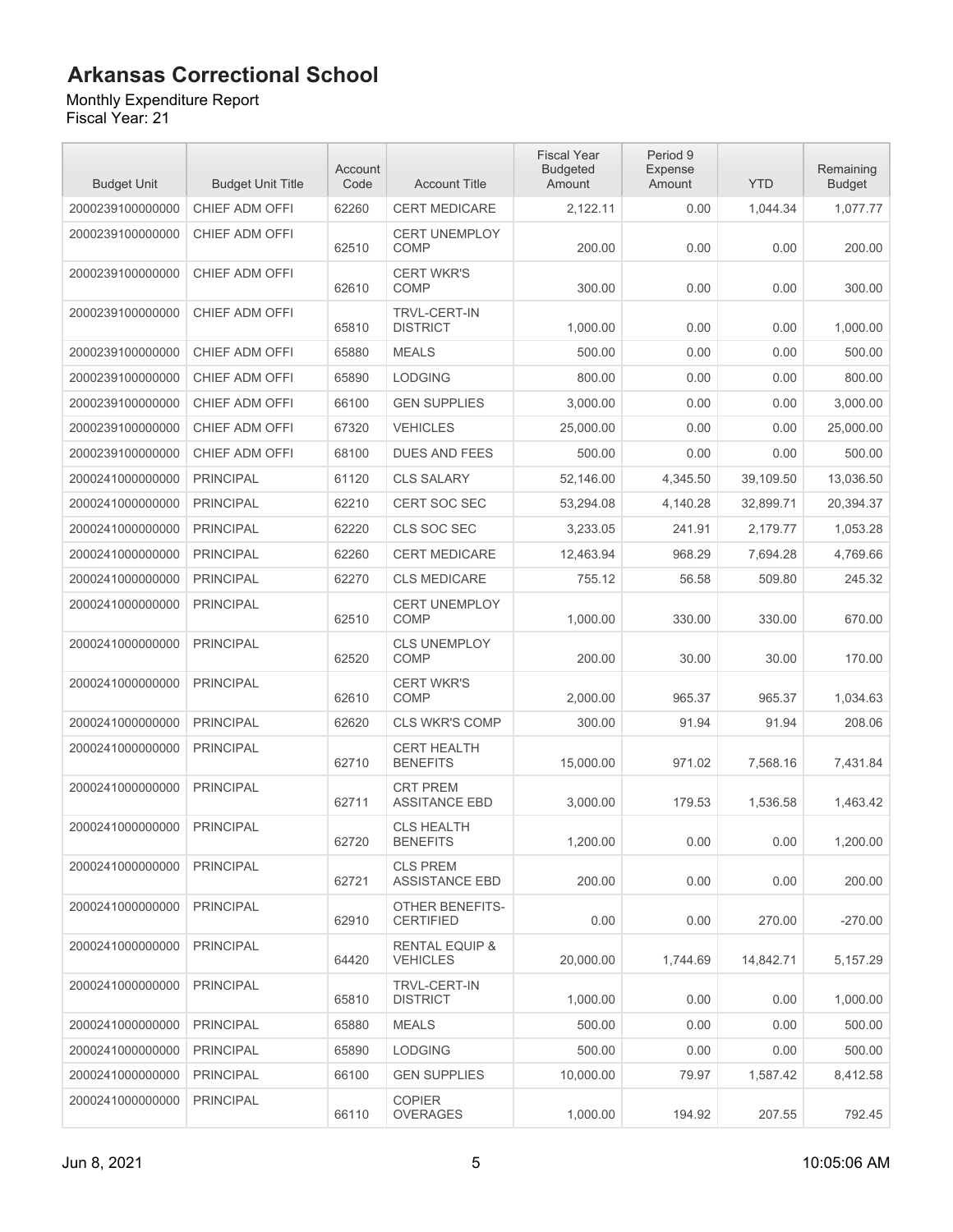### Monthly Expenditure Report

| <b>Budget Unit</b> | <b>Budget Unit Title</b> | Account<br>Code | <b>Account Title</b>                              | <b>Fiscal Year</b><br><b>Budgeted</b><br>Amount | Period 9<br>Expense<br>Amount | <b>YTD</b> | Remaining<br><b>Budget</b> |
|--------------------|--------------------------|-----------------|---------------------------------------------------|-------------------------------------------------|-------------------------------|------------|----------------------------|
| 2000250100000000   | <b>BUSINESS SER</b>      | 61120           | <b>CLS SALARY</b>                                 | 176,025.10                                      | 14,668.76                     | 132,018.84 | 44,006.26                  |
| 2000250100000000   | <b>BUSINESS SER</b>      | 62220           | CLS SOC SEC                                       | 10,913.56                                       | 852.52                        | 7,714.13   | 3,199.43                   |
| 2000250100000000   | <b>BUSINESS SER</b>      | 62270           | <b>CLS MEDICARE</b>                               | 2,552.36                                        | 199.38                        | 1,804.11   | 748.25                     |
| 2000250100000000   | <b>BUSINESS SER</b>      | 62520           | <b>CLS UNEMPLOY</b><br>COMP                       | 400.00                                          | 60.00                         | 60.00      | 340.00                     |
| 2000250100000000   | <b>BUSINESS SER</b>      | 62620           | <b>CLS WKR'S COMP</b>                             | 500.00                                          | 229.85                        | 229.85     | 270.15                     |
| 2000250100000000   | <b>BUSINESS SER</b>      | 62720           | <b>CLS HEALTH</b><br><b>BENEFITS</b>              | 2,400.00                                        | 200.00                        | 1,800.00   | 600.00                     |
| 2000250100000000   | <b>BUSINESS SER</b>      | 62721           | <b>CLS PREM</b><br><b>ASSISTANCE EBD</b>          | 500.00                                          | 29.69                         | 248.06     | 251.94                     |
| 2000250100000000   | <b>BUSINESS SER</b>      | 62910           | OTHER BENEFITS-<br><b>CERTIFIED</b>               | 0.00                                            | 0.00                          | 30.00      | $-30.00$                   |
| 2000250100000000   | <b>BUSINESS SER</b>      | 65820           | <b>TRVL-CLS IN</b><br><b>DISTRICT</b>             | 500.00                                          | 0.00                          | 0.00       | 500.00                     |
| 2000250100000000   | <b>BUSINESS SER</b>      | 65880           | <b>MEALS</b>                                      | 500.00                                          | 0.00                          | 0.00       | 500.00                     |
| 2000250100000000   | <b>BUSINESS SER</b>      | 65890           | <b>LODGING</b>                                    | 500.00                                          | 0.00                          | 0.00       | 500.00                     |
| 2000250100000000   | <b>BUSINESS SER</b>      | 66100           | <b>GEN SUPPLIES</b>                               | 2.000.00                                        | 0.00                          | 0.00       | 2,000.00                   |
| 2000258000000000   | ADM TECN SER             | 61120           | <b>CLS SALARY</b>                                 | 56,021.00                                       | 4,668.42                      | 42,015.78  | 14,005.22                  |
| 2000258000000000   | ADM TECN SER             | 62220           | CLS SOC SEC                                       | 3,473.30                                        | 276.19                        | 2,485.69   | 987.61                     |
| 2000258000000000   | ADM TECN SER             | 62270           | <b>CLS MEDICARE</b>                               | 812.30                                          | 64.59                         | 581.33     | 230.97                     |
| 2000258000000000   | ADM TECN SER             | 62520           | <b>CLS UNEMPLOY</b><br><b>COMP</b>                | 200.00                                          | 30.00                         | 30.00      | 170.00                     |
| 2000258000000000   | ADM TECN SER             | 62620           | <b>CLS WKR'S COMP</b>                             | 200.00                                          | 91.94                         | 91.94      | 108.06                     |
| 2000258000000000   | ADM TECN SER             | 62720           | <b>CLS HEALTH</b><br><b>BENEFITS</b>              | 900.00                                          | 71.02                         | 514.18     | 385.82                     |
| 2000258000000000   | <b>ADM TECN SER</b>      | 62721           | <b>CLS PREM</b><br><b>ASSISTANCE EBD</b>          | 100.00                                          | 0.00                          | 0.00       | 100.00                     |
| 2000258000000000   | ADM TECN SER             | 63530           | <b>SOFTWARE</b><br><b>MAINTENANCE &amp;</b><br>SU | 1,000.00                                        | 0.00                          | 8,131.00   | $-7,131.00$                |
| 2000258000000000   | <b>ADM TECN SER</b>      | 63560           | <b>INFORMATION</b><br><b>TECHNOLOGY</b>           | 3,000.00                                        | 240.00                        | 1,130.00   | 1,870.00                   |
| 2000258000000000   | ADM TECN SER             | 63900           | OTHER PURC<br>PROF/TECH SVS                       | 7,000.00                                        | 0.00                          | 95.00      | 6,905.00                   |
| 2000258000000000   | ADM TECN SER             | 65860           | TRVL CLS OUT<br><b>STATE</b>                      | 500.00                                          | 0.00                          | 0.00       | 500.00                     |
| 2000258000000000   | <b>ADM TECN SER</b>      | 65880           | <b>MEALS</b>                                      | 300.00                                          | 0.00                          | 0.00       | 300.00                     |
| 2000258000000000   | ADM TECN SER             | 65890           | <b>LODGING</b>                                    | 500.00                                          | 0.00                          | 0.00       | 500.00                     |
| 2000258000000000   | ADM TECN SER             | 66500           | <b>TECHN SUPPLIES</b>                             | 4,000.00                                        | 96.77                         | 222.04     | 3,777.96                   |
| 2000258000000000   | ADM TECN SER             | 66510           | <b>SOFTWARE</b><br><b>SUPPLIES</b>                | 2,000.00                                        | 0.00                          | 0.00       | 2,000.00                   |
| 2000258000000000   | ADM TECN SER             | 66527           | LOW VALUE<br><b>EQUIPMENT</b>                     | 4,000.00                                        | 0.00                          | 0.00       | 4,000.00                   |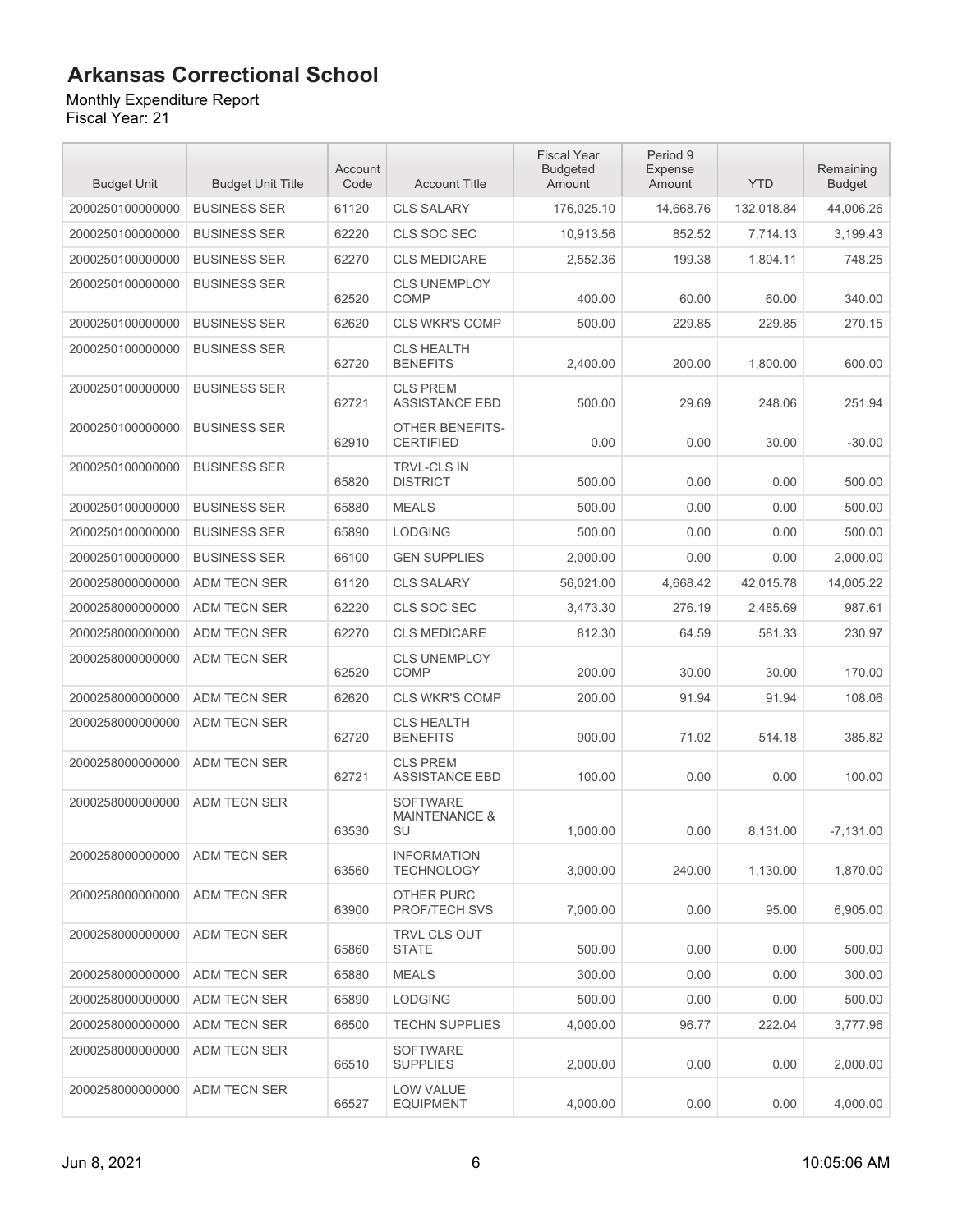Monthly Expenditure Report

| <b>Budget Unit</b> | <b>Budget Unit Title</b>                   | Account<br>Code | <b>Account Title</b>                    | <b>Fiscal Year</b><br><b>Budgeted</b><br>Amount | Period 9<br>Expense<br>Amount | <b>YTD</b> | Remaining<br><b>Budget</b> |
|--------------------|--------------------------------------------|-----------------|-----------------------------------------|-------------------------------------------------|-------------------------------|------------|----------------------------|
| 2000258000000000   | ADM TECN SER                               | 67390           | <b>OTHER</b><br><b>EQUIPMENT</b>        | 6,000.00                                        | 0.00                          | 0.00       | 6,000.00                   |
| 2000261000000000   | OPER BUILD                                 | 64310           | NON-TECH<br><b>REPAIR &amp; MAINT</b>   | 15,000.00                                       | 0.00                          | 0.00       | 15,000.00                  |
| 2000265000000000   | <b>VEHICLE</b>                             | 64310           | NON-TECH<br><b>REPAIR &amp; MAINT</b>   | 12,000.00                                       | 838.68                        | 1,527.44   | 10,472.56                  |
| 2000265000000000   | <b>VEHICLE</b>                             | 66100           | <b>GEN SUPPLIES</b>                     | 1,000.00                                        | 0.00                          | 0.00       | 1.000.00                   |
| 2000265000000000   | <b>VEHICLE</b>                             | 66260           | <b>GASOLINE/DIESEL</b>                  | 15,000.00                                       | 211.03                        | 2,235.48   | 12,764.52                  |
| 3000452000000000   | <b>BUILDING</b><br><b>NONINSTRUCTIONAL</b> | 64500           | <b>CONSTRUCTION</b><br><b>SERVICES</b>  | 150,000.00                                      | 0.00                          | 0.00       | 150,000.00                 |
| 6510221000000000   | <b>CURR SUPERVISION</b>                    | 61110           | <b>CERT SALARY</b>                      | 50,597.75                                       | 5,056.17                      | 45,316.94  | 5,280.81                   |
| 6510221000000000   | <b>CURR SUPERVISION</b>                    | 62210           | CERT SOC SEC                            | 3,007.91                                        | 301.95                        | 2,705.96   | 301.95                     |
| 6510221000000000   | <b>CURR SUPERVISION</b>                    | 62260           | <b>CERT MEDICARE</b>                    | 703.48                                          | 70.62                         | 632.86     | 70.62                      |
| 6510221000000000   | <b>CURR SUPERVISION</b>                    | 62310           | <b>CERT TCH RET-</b><br><b>CONT</b>     | 7.304.06                                        | 733.14                        | 6,570.92   | 733.14                     |
| 6510221000000000   | <b>CURR SUPERVISION</b>                    | 62510           | CERT UNEMPLOY<br><b>COMP</b>            | 200.00                                          | 30.00                         | 30.00      | 170.00                     |
| 6510221000000000   | <b>CURR SUPERVISION</b>                    | 62610           | <b>CERT WKR'S</b><br>COMP               | 200.00                                          | 91.94                         | 91.94      | 108.06                     |
| 6510221000000000   | <b>CURR SUPERVISION</b>                    | 62710           | <b>CERT HEALTH</b><br><b>BENEFITS</b>   | 2,308.91                                        | 100.00                        | 1,879.59   | 429.32                     |
| 6510221000000000   | <b>CURR SUPERVISION</b>                    | 62711           | <b>CRT PREM</b><br><b>ASSITANCE EBD</b> | 73.40                                           | 8.30                          | 65.10      | 8.30                       |
| 6510221000000000   | <b>CURR SUPERVISION</b>                    | 66100           | <b>GEN SUPPLIES</b>                     | 2,409.17                                        | 0.00                          | 0.00       | 2,409.17                   |
| 6610141000000000   | AD BASIC ED                                | 61110           | <b>CERT SALARY</b>                      | 170,116.00                                      | 14,476.34                     | 115,810.72 | 54,305.28                  |
| 6610141000000000   | AD BASIC ED                                | 62210           | CERT SOC SEC                            | 10,547.19                                       | 851.55                        | 6,831.00   | 3,716.19                   |
| 6610141000000000   | <b>AD BASIC ED</b>                         | 62260           | <b>CERT MEDICARE</b>                    | 2,466.67                                        | 199.16                        | 1,597.60   | 869.07                     |
| 6610141000000000   | AD BASIC ED                                | 62310           | CERT TCH RET-<br><b>CONT</b>            | 24,666.83                                       | 2.099.07                      | 16,792.56  | 7.874.27                   |
| 6610141000000000   | AD BASIC ED                                | 62510           | <b>CERT UNEMPLOY</b><br><b>COMP</b>     | 170.14                                          | 90.00                         | 90.00      | 80.14                      |
| 6610141000000000   | AD BASIC ED                                | 62610           | <b>CERT WKR'S</b><br>COMP               | 340.25                                          | 275.82                        | 275.82     | 64.43                      |
| 6610141000000000   | AD BASIC ED                                | 62710           | <b>CERT HEALTH</b><br><b>BENEFITS</b>   | 9,485.91                                        | 793.98                        | 6,318.36   | 3,167.55                   |
| 6610141000000000   | AD BASIC ED                                | 62711           | <b>CRT PREM</b><br><b>ASSITANCE EBD</b> | 390.24                                          | 38.27                         | 283.16     | 107.08                     |
| 6610141000000000   | AD BASIC ED                                | 66100           | <b>GEN SUPPLIES</b>                     | 512.43                                          | 0.00                          | 0.00       | 512.43                     |
| 6702122000020000   | RESOURCE ROOM                              | 61110           | <b>CERT SALARY</b>                      | 20,235.80                                       | 5,056.17                      | 15,168.51  | 5,067.29                   |
| 6702122000020000   | <b>RESOURCE ROOM</b>                       | 62210           | CERT SOC SEC                            | 1,253.93                                        | 301.98                        | 905.94     | 347.99                     |
| 6702122000020000   | <b>RESOURCE ROOM</b>                       | 62260           | <b>CERT MEDICARE</b>                    | 294.13                                          | 70.63                         | 211.89     | 82.24                      |
| 6702122000020000   | RESOURCE ROOM                              | 62310           | CERT TCH RET-<br>CONT                   | 2,932.58                                        | 733.14                        | 2,199.42   | 733.16                     |